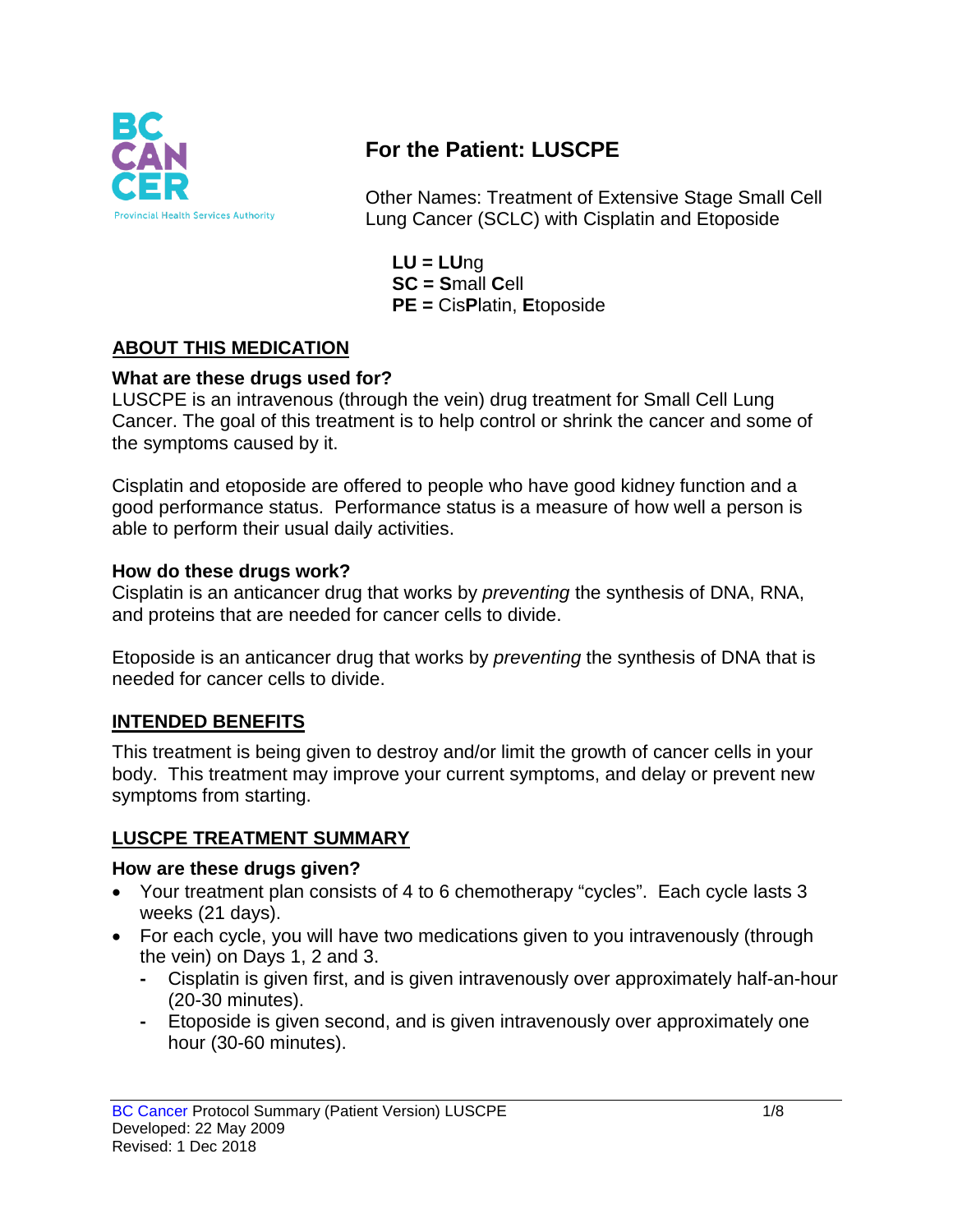#### **What will happen when I get my drugs?**

- A blood test is done within one month of starting treatment.
- A blood test is also done before Day 1 of each cycle.
- The dose and timing of your chemotherapy may be changed based on your blood test results and/or other side effects.
- Your very first treatment will take longer than other treatments because a nurse will be reviewing the possible side effects of your chemotherapy plan and will discuss with you how to manage them. *It is a good idea to bring someone with you to your first chemotherapy appointment.*
- You will be given a prescription for anti-nausea medications (to be filled at your regular pharmacy). Please bring your anti-nausea medications with you for each treatment. Your nurse will tell you when to take the anti-nausea medication. You may also need to take your anti-nausea drugs at home after therapy. It is easier to prevent nausea than to treat it once it happens, so follow directions closely.

#### **LUSCPE TREATMENT PROTOCOL**

#### **Start Date: \_\_\_\_\_\_\_\_\_\_\_\_\_\_\_\_\_\_\_\_\_\_\_\_\_\_\_\_**

| Cycle 1 |  |  |
|---------|--|--|
|---------|--|--|

| Day 1             | Day 2       | Day 3       | Day 4     | Day 5     | Day 6         | Day 7     |
|-------------------|-------------|-------------|-----------|-----------|---------------|-----------|
| <b>Blood Test</b> | Cisplatin & | Cisplatin & | <b>No</b> | <b>No</b> | <b>No</b>     | <b>No</b> |
| Cisplatin &       | Etoposide   | Etoposide   | chemo     | chemo     | chemo         | chemo     |
| Etoposide         |             |             |           |           |               |           |
| Day 8             | Day 9       | Day 10      | Day 11    | Day 12    | Day 13        | Day 14    |
| No                | No          | No          | <b>No</b> | <b>No</b> | <b>No</b>     | <b>No</b> |
| chemo             | chemo       | chemo       | chemo     | chemo     | chemo         | chemo     |
| Day 15            | Day 16      | Day 17      | Day 18    | Day 19    | <b>Day 20</b> | Day 21    |
| No                | No          | <b>No</b>   | <b>No</b> | <b>No</b> | <b>No</b>     | No        |
| chemo             | chemo       | chemo       | chemo     | chemo     | chemo         | chemo     |

**This 21-day cycle will repeat 3 to 5 more times.**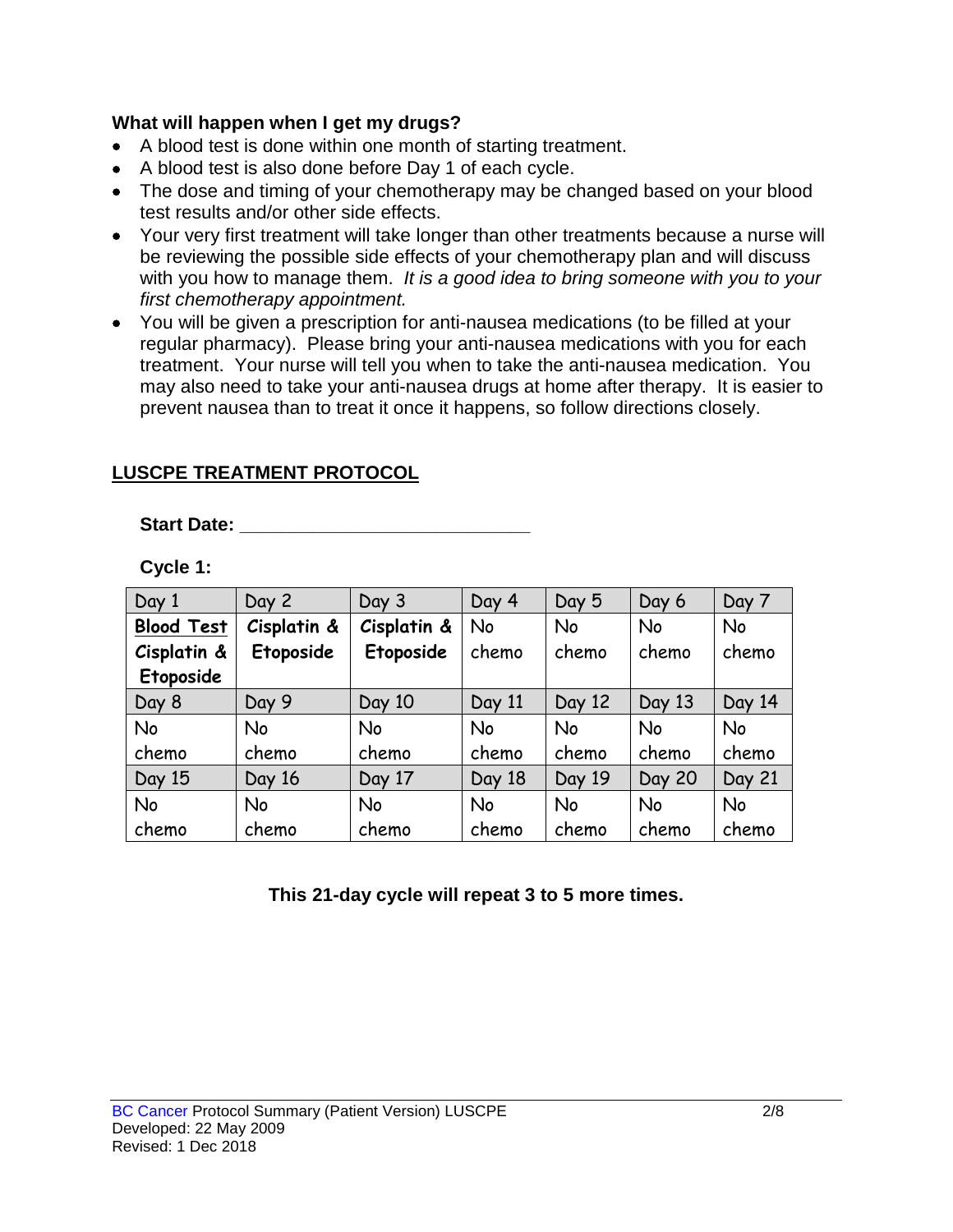#### **CHEMOTHERAPY SIDE EFFECTS AND MANAGEMENT**

## **Are there any risks?**

• Unexpected and unlikely side effects can occur with any drug treatment. The ones listed below are particularly important for you to be aware of.

| <b>OTHER SIDE EFFECTS</b>                                                                                                                                                                                                                                                                                                   | <b>How Common Is</b><br>It? | <b>MANAGEMENT</b>                                                                                                                                                                                                                                                                                                                                                                                          |
|-----------------------------------------------------------------------------------------------------------------------------------------------------------------------------------------------------------------------------------------------------------------------------------------------------------------------------|-----------------------------|------------------------------------------------------------------------------------------------------------------------------------------------------------------------------------------------------------------------------------------------------------------------------------------------------------------------------------------------------------------------------------------------------------|
| Your white blood cells may<br>decrease 7-10 days after your<br>treatment. They usually return<br>to normal 2-3 weeks after your<br>last treatment. White blood<br>cells protect your body by<br>fighting bacteria (germs) that<br>cause infection. When they<br>are low, you are at greater<br>risk of having an infection. | Very common                 | To help prevent infection:<br>Wash your hands often and always after using the<br>bathroom.<br>Take care of your skin and mouth by gently washing<br>regularly.<br>Avoid crowds and people who are sick.<br>Call your doctor <i>immediately</i> at the first sign of an<br><b>infection</b> such as fever (over 100°F or 38°C by an oral<br>thermometer), chills, cough or burning when you pass<br>urine. |
| Your platelets may decrease<br>during or after your treatment<br>They will return to normal after<br>your last treatment. Platelets<br>help to make your blood clot<br>when you hurt yourself. You<br>may bruise or bleed more<br>easily than usual.                                                                        | Common                      | To help prevent bleeding problems:<br>Try not to bruise, cut or burn yourself.<br>Clean your nose by blowing gently, do not pick your nose.<br>Brush your teeth gently with a soft toothbrush as your<br>gums may bleed more easily. Maintain good oral hygiene.<br>Avoid taking ASA (eg: Aspirin®) or Ibuprofen (eg: Advil®),<br>unless prescribed by your doctor.                                        |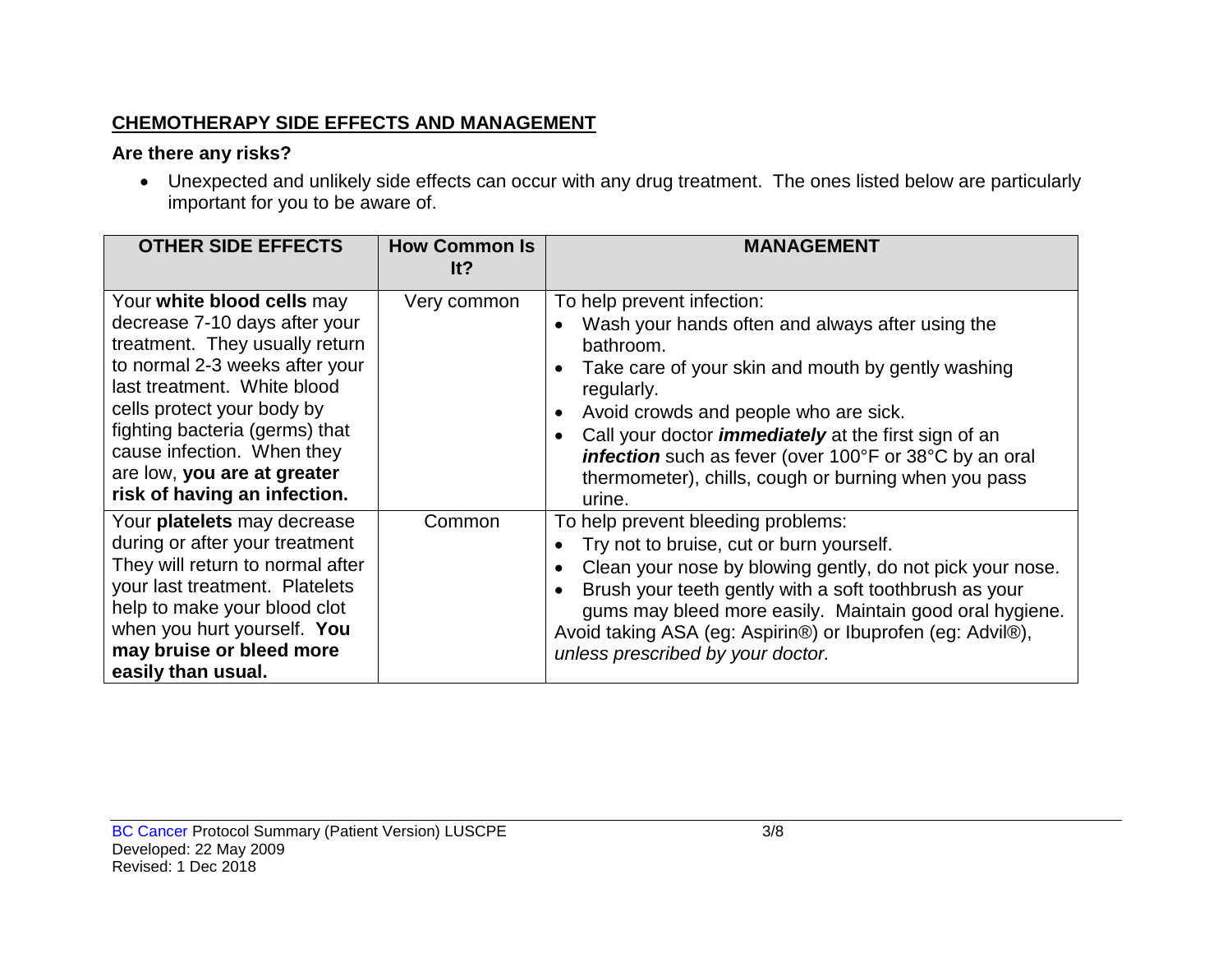| <b>OTHER SIDE EFFECTS</b>                                                                                                                                                                                                                                                                                                  | <b>How Common Is</b><br>lt? | MANAGEMENT                                                                                                                                                                                                                                                                                                                                                                                                                                                                                   |
|----------------------------------------------------------------------------------------------------------------------------------------------------------------------------------------------------------------------------------------------------------------------------------------------------------------------------|-----------------------------|----------------------------------------------------------------------------------------------------------------------------------------------------------------------------------------------------------------------------------------------------------------------------------------------------------------------------------------------------------------------------------------------------------------------------------------------------------------------------------------------|
| <b>Allergic reactions may rarely</b><br>occur. Signs of an allergic<br>reaction are dizziness,<br>confusion and wheezing or<br>difficulty breathing. This<br>reaction can occur during or<br>immediately after cisplatin or<br>etoposide, several hours after<br>receiving cisplatin, or after<br>many doses of cisplatin. | Rare                        | Tell your nurse immediately if this happens while you are<br>receiving cisplatin or etoposide. Go to your local<br>Emergency Room immediately if this happens after you<br>leave the clinic.                                                                                                                                                                                                                                                                                                 |
| Cisplatin and etoposide burn if<br>they leak under the skin.                                                                                                                                                                                                                                                               | Very rare                   | Tell your nurse <i>immediately</i> if you feel pain, burning, stinging,<br>or any other change while the drug is being given.                                                                                                                                                                                                                                                                                                                                                                |
| Nausea and vomiting may<br>occur after your treatment and<br>may last for up to 24 hours.<br>Nausea may last longer for<br>some patients.                                                                                                                                                                                  | Very Common                 | You will be given a prescription for anti-nausea drug(s) to take<br>before your chemotherapy treatment and/or at home. It is<br>easier to prevent nausea than to treat it once it has happened,<br>so follow directions closely.<br>Drink plenty of liquids.<br>Eat and drink often in small amounts.<br>Try the ideas in "Food Choices to Control Nausea".<br>Your doctor may manage delayed nausea and vomiting<br>differently. Be sure to let your doctor know if you experience<br>this. |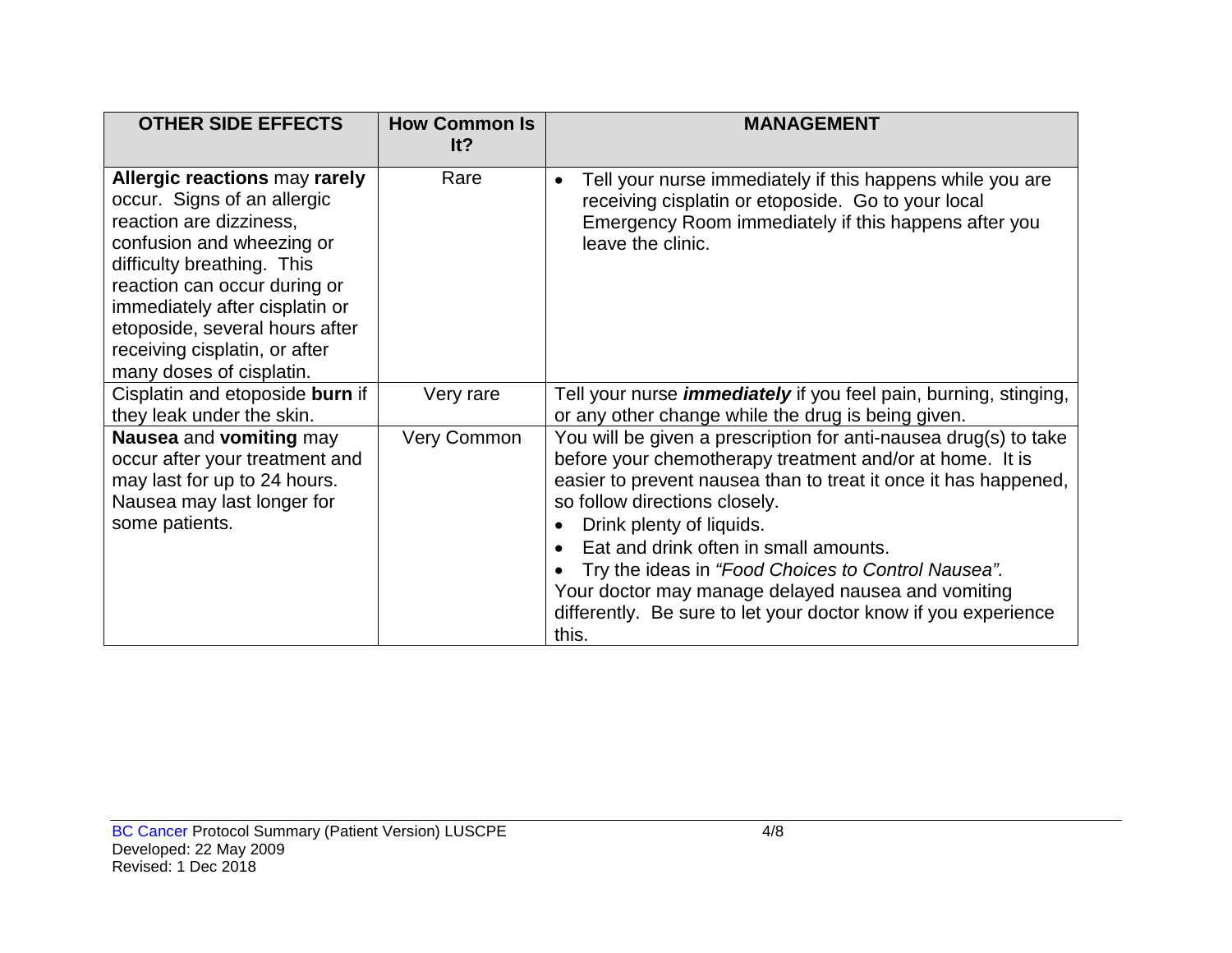| <b>OTHER SIDE EFFECTS</b>                                                                                                                                                                                                                                                                                                                                          | <b>How Common Is</b><br>It? | <b>MANAGEMENT</b>                                                                                                                                                                                                                                                                                                               |
|--------------------------------------------------------------------------------------------------------------------------------------------------------------------------------------------------------------------------------------------------------------------------------------------------------------------------------------------------------------------|-----------------------------|---------------------------------------------------------------------------------------------------------------------------------------------------------------------------------------------------------------------------------------------------------------------------------------------------------------------------------|
| <b>Constipation or diarrhea may</b><br>occur.                                                                                                                                                                                                                                                                                                                      | Common                      | To help constipation:<br>Exercise if you can.<br>Drink plenty of liquids (8 cups a day).<br>Try ideas in "Suggestions for Dealing with Constipation".<br>To help diarrhea:<br>Drink plenty of liquids.<br>Eat and drink often in small amounts.<br>Avoid high fibre foods<br>as outlined in "Food Ideas to Help with Diarrhea". |
| <b>Tiredness or lack of energy</b><br>may occur.                                                                                                                                                                                                                                                                                                                   | Common                      | Do not drive a car or operate machinery if you are feeling<br>$\bullet$<br>tired.                                                                                                                                                                                                                                               |
| Pain or tenderness may occur<br>where the needle was placed<br>in your vein.                                                                                                                                                                                                                                                                                       | Common                      | Apply cool compresses or soak in cool water for 15-20<br>$\bullet$<br>minutes several times a day.                                                                                                                                                                                                                              |
| Hair loss sometimes occurs<br>and may begin within a few<br>days or weeks of treatment.<br>Your hair may thin or you may<br>become totally bald. Your<br>scalp may feel tender. You<br>may lose hair on your face and<br>body. Your hair will grow back<br>once your treatments are over<br>and sometimes between<br>treatments. Colour and texture<br>may change. | Common                      | Use a gentle shampoo and soft brush.<br>$\bullet$<br>Care should be taken with use of hair spray, bleaches,<br>dyes, perms.<br>Protect your scalp with a hat, scarf or wig in cold weather.<br>Cover your head or apply sunblock on sunny days.<br>Apply mineral oil to your scalp to reduce itching.                           |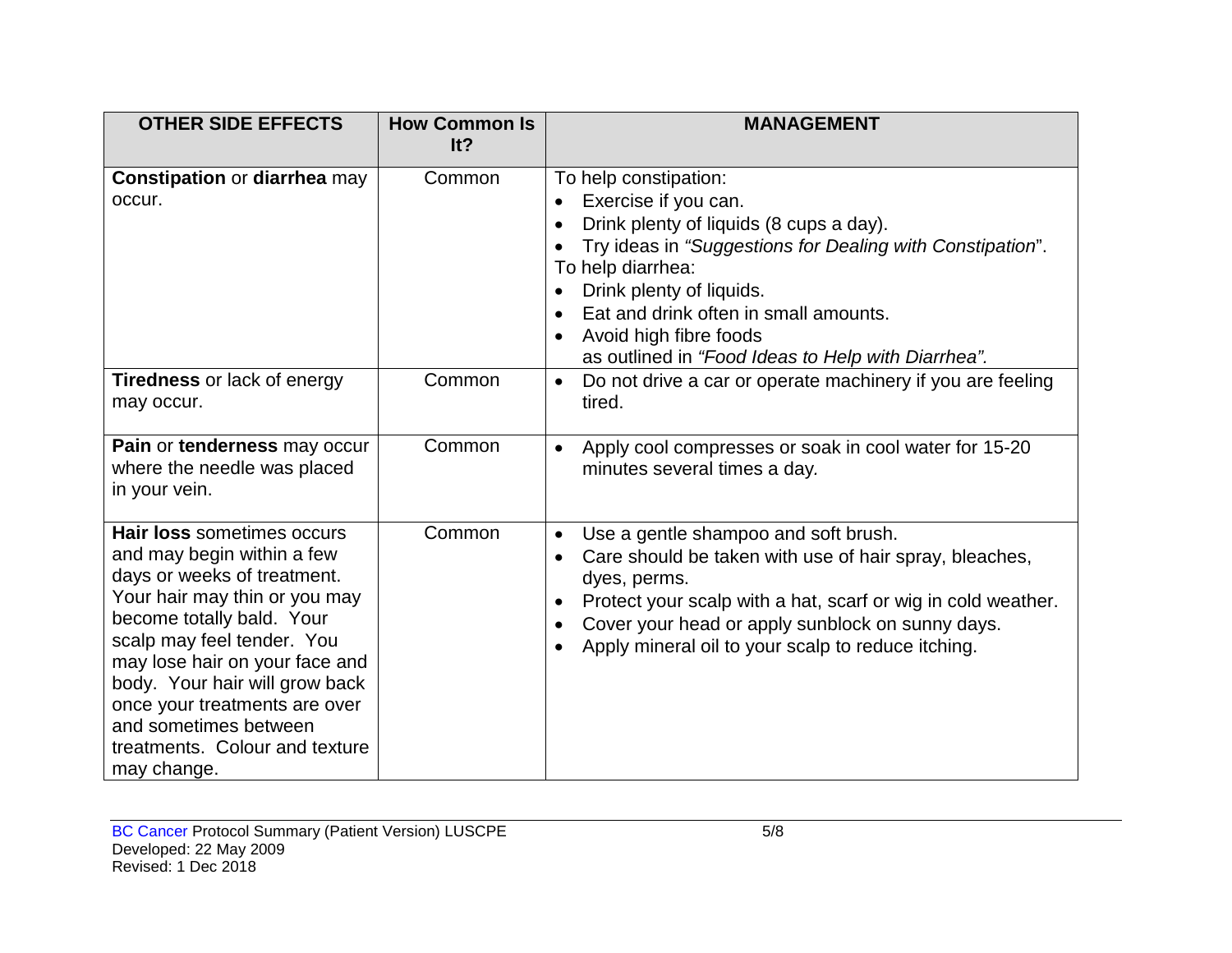| <b>OTHER SIDE EFFECTS</b>                                                                                                                                                                               | <b>How Common Is</b><br>It? | <b>MANAGEMENT</b>                                                                                                                                                                                                                                                                                                                                                                                                                                                                                                                                                                                             |
|---------------------------------------------------------------------------------------------------------------------------------------------------------------------------------------------------------|-----------------------------|---------------------------------------------------------------------------------------------------------------------------------------------------------------------------------------------------------------------------------------------------------------------------------------------------------------------------------------------------------------------------------------------------------------------------------------------------------------------------------------------------------------------------------------------------------------------------------------------------------------|
| Sore mouth may occur a few<br>days after treatment. Mouth<br>sores can occur on the tongue,<br>the sides of the mouth or in the<br>throat. Mouth sores or<br>bleeding gums can lead to an<br>infection. | Common                      | Brush your teeth gently after eating and at bedtime with a<br>very soft toothbrush. If your gums bleed, use gauze<br>instead of a brush. Use baking soda instead of toothpaste.<br>Make a mouthwash with $\frac{1}{2}$ teaspoon baking soda or salt in<br>1 cup warm water and rinse several times a day.<br>Try soft, bland foods like puddings, milkshakes and cream<br>soups.<br>Avoid spicy, crunchy or acidic food, and very hot or cold<br>foods.<br>Call your doctor if you are having difficulty eating or<br>drinking due to pain.<br>Try the ideas in "Help with Sore Mouth during<br>Chemotherapy" |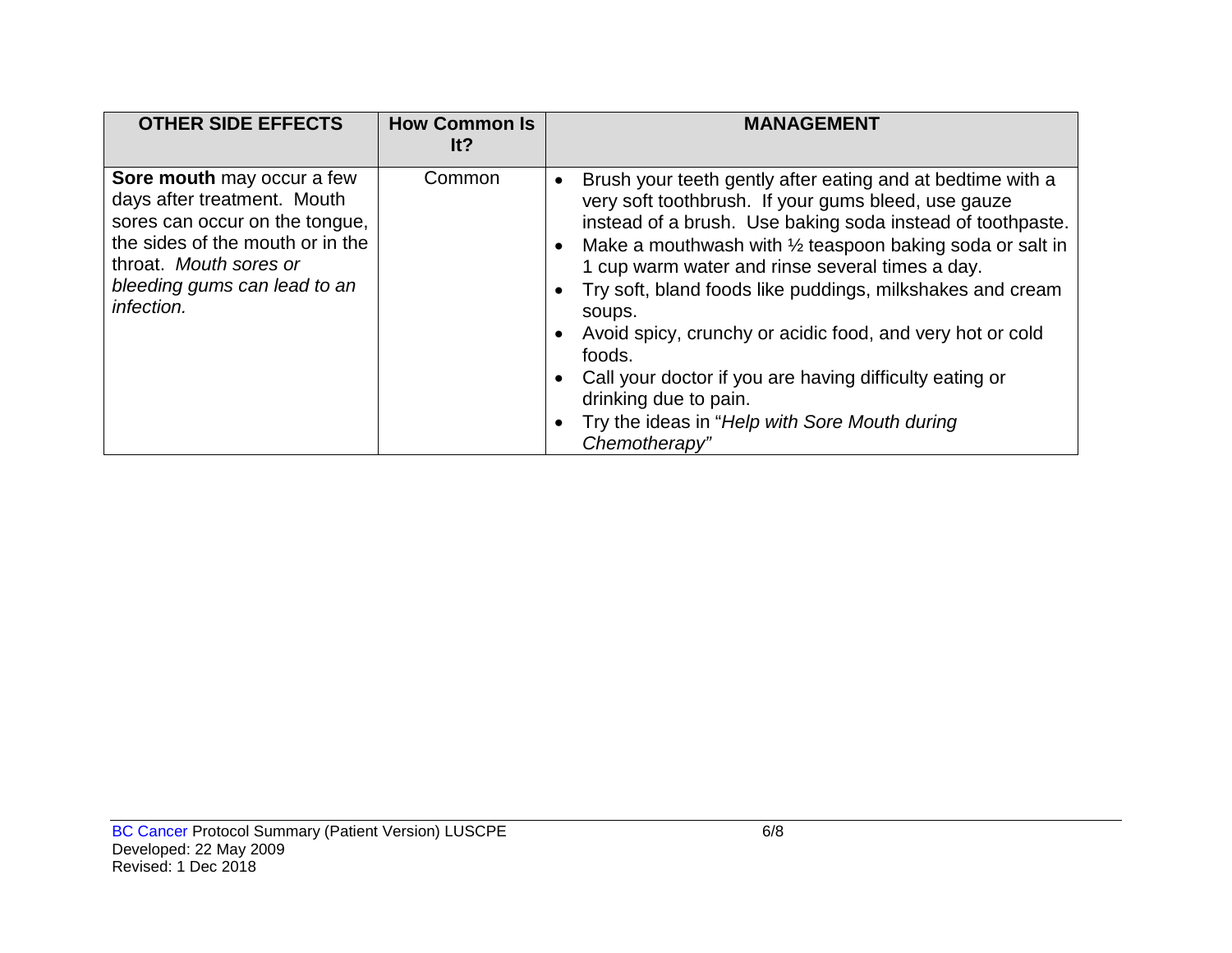## **INSTRUCTIONS FOR THE PATIENT**

## **What other drugs can interact with LUSCPE?**

- Other drugs such as some antibiotics given by vein (eg: tobramycin, vancomycin), furosemide (Lasix ®), phenytoin (Dilantin®), pyridoxine (Vitamin B6), atovaquone (MEPRON ®), warfarin (Coumadin®), glucosamine and St John's Wort may interact with LUSCPE. Tell your doctor if you are taking these or other drugs as you may need extra blood tests, your dose may need to be changed or your treatment may need to be held for a few days.
- Check with your doctor or pharmacist before you start taking any new prescription or non-prescription drugs.
- If you are admitted to hospital for intravenous antibiotics, be sure that the doctor treating you knows you are on cisplatin.

## **Other important things to know:**

- Cisplatin can cause changes in kidney function, but this is not frequent with the doses used in this type of treatment. It is important that you are well-hydrated before and after treatment.
- Sometimes, the nerve which allows you to hear can be affected by cisplatin. This could result in you experiencing "tinnitus" (ringing in the ears) or a change in your hearing. Report any of these problems to your doctor and/or nurse.
- The drinking of alcohol (in small amounts) does not appear to affect the safety or usefulness of this treatment.
- This treatment may cause sterility in men and menopause in women. If you plan to have children, discuss this with your doctor before starting treatment.
- This treatment may damage sperm and may cause harm to the baby if used during pregnancy. It is best to use *birth control* while you are undergoing treatment. Tell your doctor right away if you or your partner becomes pregnant. Do not breast feed during treatment.
- Tell all doctors or dentists you see that you being treated with cisplatin and etoposide before you receive treatment of any form.

## **SEE YOUR DOCTOR OR GET EMERGENCY HELP IMMEDIATELY IF YOU HAVE:**

- Signs of an **infection** such as fever (over 100°F or 38°C by an oral thermometer), chills, cough, pain or burning when you pass urine.
- Signs of a **stroke** such as sudden onset of severe headache, eyesight changes, slurred speech, loss of coordination, weakness or numbness in an arm or leg.
- Signs of **bleeding problems** such as black, tarry stools, blood in urine or pinpoint red spots on skin.
- Signs of an **allergic reaction** (rare) soon after a treatment including dizziness, fast heart beat, face swelling or breathing problems.
- Signs of a **blood clot** such as tenderness or hardness over a vein, calf swelling and tenderness, sudden onset of cough, chest pain or shortness of breath.
- Signs of **heart problems** such as fast or uneven heartbeat.
- **Seizures** or **loss of consciousness**.